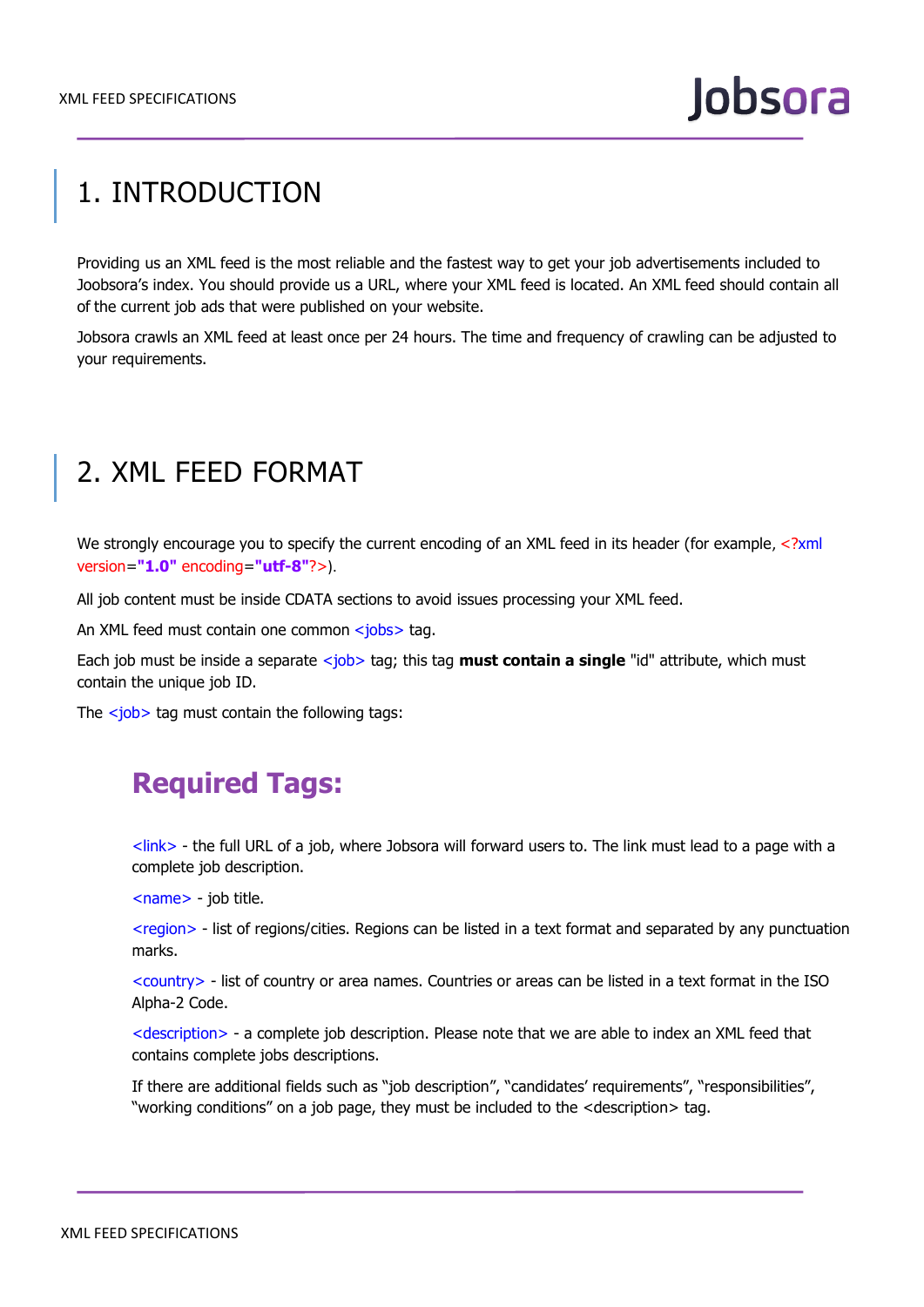Please pay attention that the <description> tags in the XML must contain all conventional HTML tags that provide proper formatting of the jobs on your site (<ul>, <li>, <br>> $\langle$ , <br/>b>, <br/> <br/>b>, tags and etc). All the tags must be closed.

<pubdate> - original publication date of a job. Please specify the date in the DD.MM.YYYY format.  $\lt$ updated $>$   $*$  - last modification date of a job. By this, we mean the last time when the original publication date of a job was updated, or when a job description was edited by an employer. Please specify the date in the DD.MM.YYYY format.

<salary>**\*\*** - salary + currency. For example, "300\$", "1500€" or "167£".

<company>**\*\*** - a company name, name of the employer.

<expire>**\*\*** - date when a job expires. Please specify the date in the DD.MM.YYYY format.

<jobtype>**\*\*** - type of a job. For example, full-time, part-time, contract, internship, temporary.

<email>**\*\*** - an email address to which a candidate can send a resume.

<apply\_url>**\*\*** - an apply URL where a candidate can apply for a job by filling in all the required fields.

#### **\* Please note!**

Jobsora can index only those jobs that were published less than 45 days ago of the date when Jobsora first indexed your XML feed. This rule applies to <updated> and <pubdate> tags.

If a job does NOT have  $\langle$ updated $\rangle$  and  $\langle$ pubdate $\rangle$  tags, then a job is valid within 45 days of the date when Jobsora first indexes this job.

#### **\*\* Please note!**

Adding the tags marked with **\*\*** are required if they are available on your web site; they may increase your jobs' rankings and/or volume of targeted traffic from Jobsora to your web site.

### 3. EXAMPLE OF AN XML FEED

<?xml version=**"1.0"** encoding=**"utf-8"**?>

<jobs>

<job id="1604354">

<link><![CDATA[https://www.jobcoconut.com/jobs/german-speaking-personal-assistant-dublin]]></link>

<name><![CDATA[German Speaking Personal Assistant]]></name>

<region><![CDATA[Dublin West, Dublin]]></region>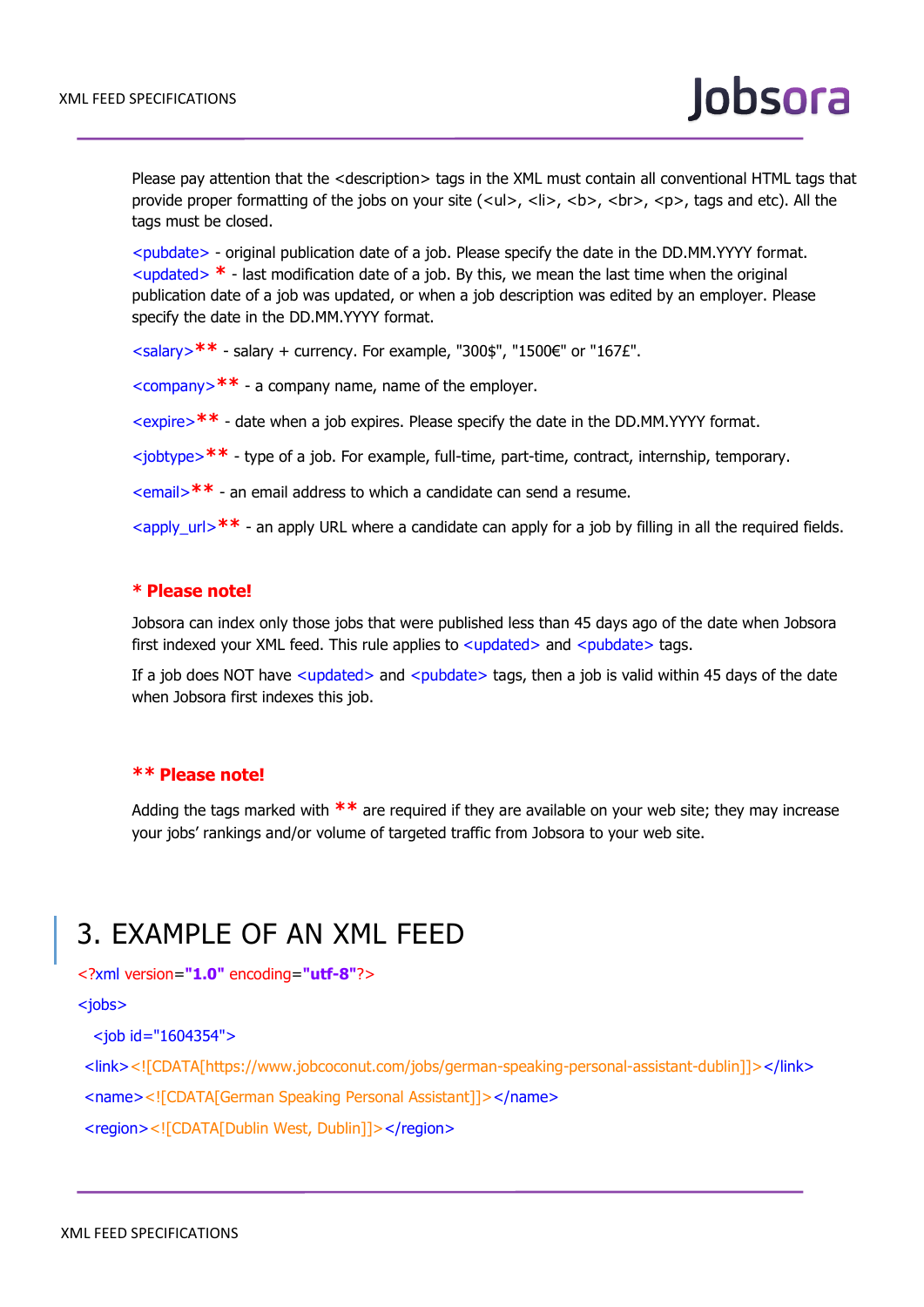<salary><![CDATA[€40000 - €42000 per annum]]></salary>

<description><![CDATA[<div> <h3>Job Description</h3>

<p><strong>Job Summary </strong></p>

<p><strong>Arbeit macht das Leben schön<br>

Here is a German job in Dublin to make life even better. </strong></p>

<p>If you have a near native level of German & amp; an excellent level of English & amp; < strong > 2-3 years' previous personal assistant experience</strong>, then this is the next step for you and your career. A highly recognised & amp; award winning employer is looking for a German speaking Personal Assistant for their board of directors here in Dublin, Ireland. This is a <strong>German job</strong> they are looking to fill as soon as possible so ideally, we are looking for you to already be living in Dublin and if not you are able to relocate on short notice n your own expense. For more keep reading & amp; don't forget to apply.<br/>>br>

 $chr$ 

<strong>What will you do in this Job?</strong><br>

As the <strong>German Speaking Personal Assistant</strong> you will be responsible for the day-to-day maintenance & amp; management of appointment (<em>both internal & amp; external)</em>. You will act as point of contact for all affairs in relation to management and be responsible for the organising of managements travel arrangements (<em>as well as fellow employees and visors where necessary</em>). As well as Carrying out specific projects & amp; research you will help with event management, prepare documentation and ad-hoc German-English and English -German translations.<br>

 $<sub>2</sub>$ 

<strong>Who will you be working for?</strong><br>

You will get the chance to work for one of the biggest international discount retailers in Europe - with over 10,00 store locations and near 350,000 employees worldwide. Today is the day you can join the family, a family that truly invest time into their employees and helps them reach their full potential. Today they are looking for German speakers for their Dublin office - so don't forget to register and apply.<br>

 $chr$ 

<strong>Who are we looking for? </strong><br>

For this Personal Assistant job, we are looking for you to already be in Ireland <em>(if not, be able to relocate on your own expense within a short timeframe</em>), have a near native level of German & amp; a good level of English.<strong> Excellent communication</strong> <strong>skills</strong> <em>(both verbal &amp; written</em>) is essential, you will need at least <strong>3 years' personal assistant experience</strong> in a similar job and a great eye for detail.<br>

You are comfortable with working towards tight deadlines whilst keeping excellent time management, organisation and interpersonal skills close to the surface. You work well within a team and by yourself & amp; you have a good working knowledge of MS office. Finally having a 3rd level degree is not mandatory but it would be a plus for your application.<br>

<br>

<strong>Where would you be working?</strong><br>